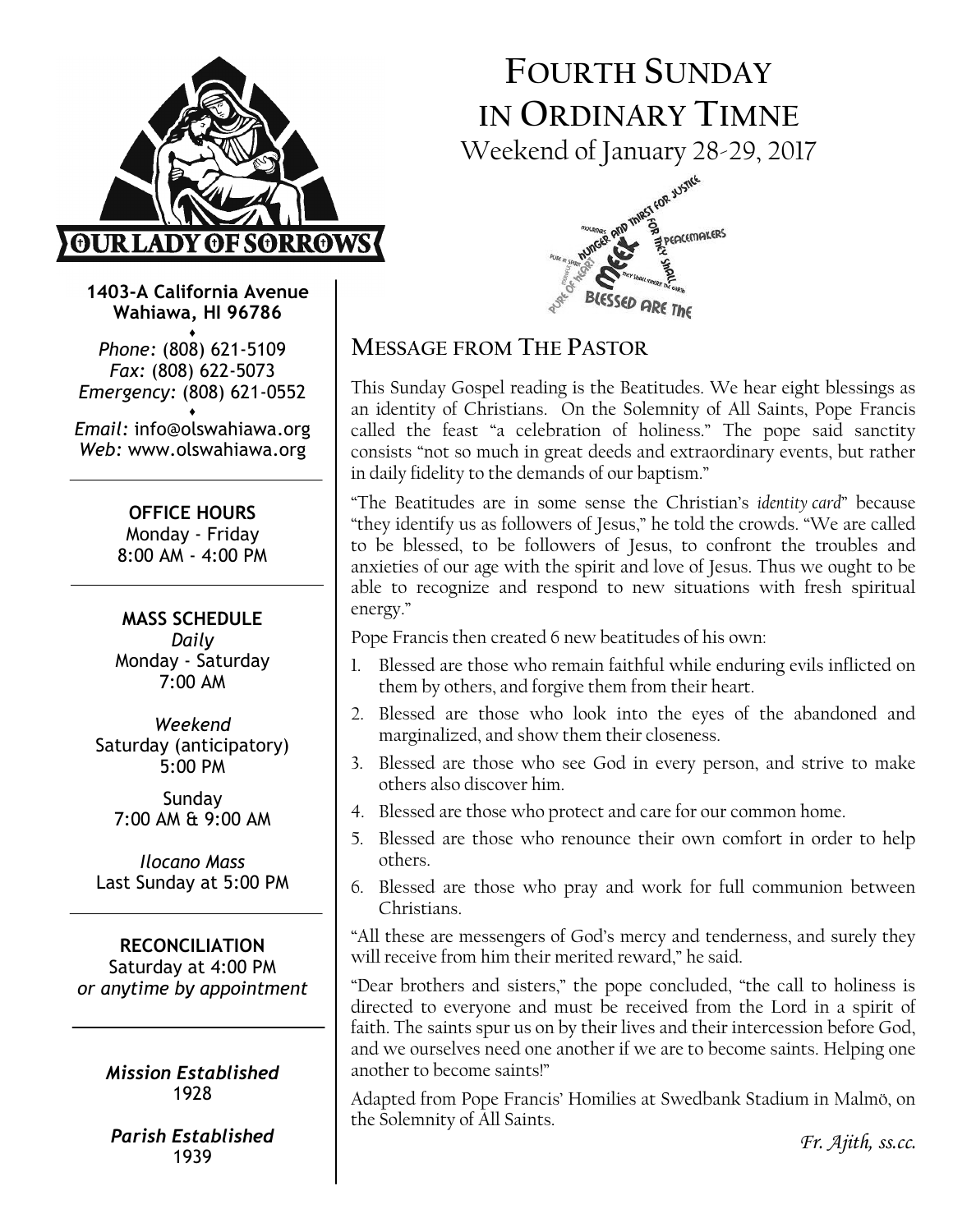## WEEKLY CALENDAR

|                     | WEEKLY CALENDAK                                                                                                                                                                                              |  |
|---------------------|--------------------------------------------------------------------------------------------------------------------------------------------------------------------------------------------------------------|--|
| <b>Jan 28 (Sat)</b> | 4th Sunday in Ordinary Time<br>Lunar New Year of the Rooster-4715<br>5:00pm Infant Baptism                                                                                                                   |  |
| <b>Jan 29 (Sun)</b> | 4th Sunday in Ordinary Time<br><b>Catholic Schools Week begin</b><br>10:30am Religious Education Classes<br>5:00pm Ilocano Mass                                                                              |  |
| Jan 30 (Mon)        | Weekday<br>6:30pm Middle School Ministry (Lib)<br>7:00pm EPIC Young Adult Faith Sharing (CH)                                                                                                                 |  |
| Jan 31 (Tue)        | <b>St John Bosco</b>                                                                                                                                                                                         |  |
| Feb 1 (Wed)         | Weekday<br>10:00am Central Oahu Vicariate Priest Mtg (OLGC)<br>6:30pm Youth Ministry Class (Chapel)                                                                                                          |  |
| Feb 2 (Thu)         | The Presentation of The Lord<br><b>Candlemas Day</b><br>9:00am Craft Guild (PH)<br>10:00am Charismatic Prayer Group (Lib)<br>7:00pm Building Committee Mtg (PH)                                              |  |
| Feb 3 (Fri)         | St Blaise / St Ansgar<br><b>First Friday</b><br>7:00am Mass / Eucharistic Adoration<br>8:00am Wahiawa Ministers' Mtg<br>8:30am Benediction                                                                   |  |
| Feb 4 (Sat)         | Weekday / BVM<br>9:00am OLS Stewardship Workshop (PH)                                                                                                                                                        |  |
| Feb 5 (Sun)         | 5th Sunday in Ordinary Time<br><b>SS.CC. Retirement Collection</b><br>10:30am Religious Education Classes<br>10:30am Parent Class for 1st Reconciliation (PH)<br>+Romulo Villanueva Wake Svc (MMP)<br>6:30pm |  |

∗OLS = Our Lady of Sorrows / CH = Church / PH = Parish Hall / Lib = Library / Sch = School MMP = Mililani Mortuary Park / WGH = Wahiawa General Hospital

### **OBITUARY: MAY THEY REST IN PEACE**

**+Romulo Villanueva** Feb. 5 6:30pm Wake Svc – MMP<br>Feb. 6 10:15am Funeral Svc – MI 10:15am Funeral Svc – MMP **+Milton Ross**

6:30pm Wake Svc – MMP Feb. 10 11:00am Funeral Mass - OLS **+Clarence Drose** Feb. 14 11:45am Funeral Svc – MMP **+Paula Lazo** Feb. 16 6:30pm Wake Svc – MMP Feb. 17 11:00am Funeral Mass – OLS

**+Valentina Nordell-services pending** Feb. 21 11:45am Funeral Svc – MMP



Our Lady of Fatima Traveling Statue **Saturday, February 4, 2017 Our Lady of Good Counsel Church Bus will depart OLS at 2:30 PM. Mass will be at 5:00 PM. The bus will return at 7:00 PM.** 

Sign-up for the bus will be next weekend on the church lanai following the Masses.



## TODAY'S READINGS

[Liturgical Color: Green]

Zephaniah 2:3; 3:12**-13**  Seek the Lord, all you humble of the earth. Lord, have mercy.

**1 Corinthians 1:26-31**  God chose the foolish of the world to shame the strong.

> **Matthew 5:1-12a**  Blessed are the poor spirit,

for theirs is the kingdom of heaven.

NEXT SUNDAY'S READINGS [Liturgical Color: Green] Isaiah 58:7-10 · 1 Corinthians 2:1-5 · Matthew 5:13-16

## STEWARDSHIP OF TREASURE

| Weekend of January 21-22, 2016      |            |  |
|-------------------------------------|------------|--|
| <b>OFFERINGS</b>                    |            |  |
| Sunday Offering                     | \$3,509.50 |  |
| Christmas                           | 20.00      |  |
| Flower Fund                         | 20.00      |  |
| Latin America/Blk & Indian Missions | 953.45     |  |
| All Souls                           | 5.00       |  |
| <b>MISCELLANEOUS OFFERINGS</b>      |            |  |
| <b>Funerals</b>                     | 350.00     |  |
| <b>Food Pantry</b>                  | 20.00      |  |
| Mass Intentions                     | 150.00     |  |
| <b>OTHERS</b>                       |            |  |
| Candles                             | 385.48     |  |
| FIF Pledge Payments                 | 765.00     |  |
| Mahala far vaur generacityl         |            |  |

#### Mahalo for your generosity!

Offertory Envelopes: Please call the bookkeeper at 621-5109 ext. 9720 if you are in need of a new box.

### TAX DEDUCTION LETTERS

**The 2016 Year End Contribution letters have been mailed to anyone who identifiably contributed \$100.00 or more to our parish. For inquiries and questions please call Janice at 621-5109 ext. 9720.** 

## SECOND COLLECTION Congregations of the Sacred Hearts Fathers and Brothers Retirement Fund February 4-5, 2017

Nearly 200 Fathers and Brothers of the Congregation of the Sacred Hearts of Jesus and Mary have served the people of Hawai'i since 1827. Among them were St. Damien and the first six bishops of the Catholic Church in the Kingdom of Hawai'i. As the first Catholic missionaries, the Congregation has ministered on all of the islands and built the foundation of living and worshipping parish communities, that are in existence today. Many of the Fathers and Brothers who served in the past lack Social Security benefits and retirement funds. Fr. Ajith is also a Sacred Hearts priest. Please use the envelopes inserted in today's bulletin. Mahalo and Aloha!